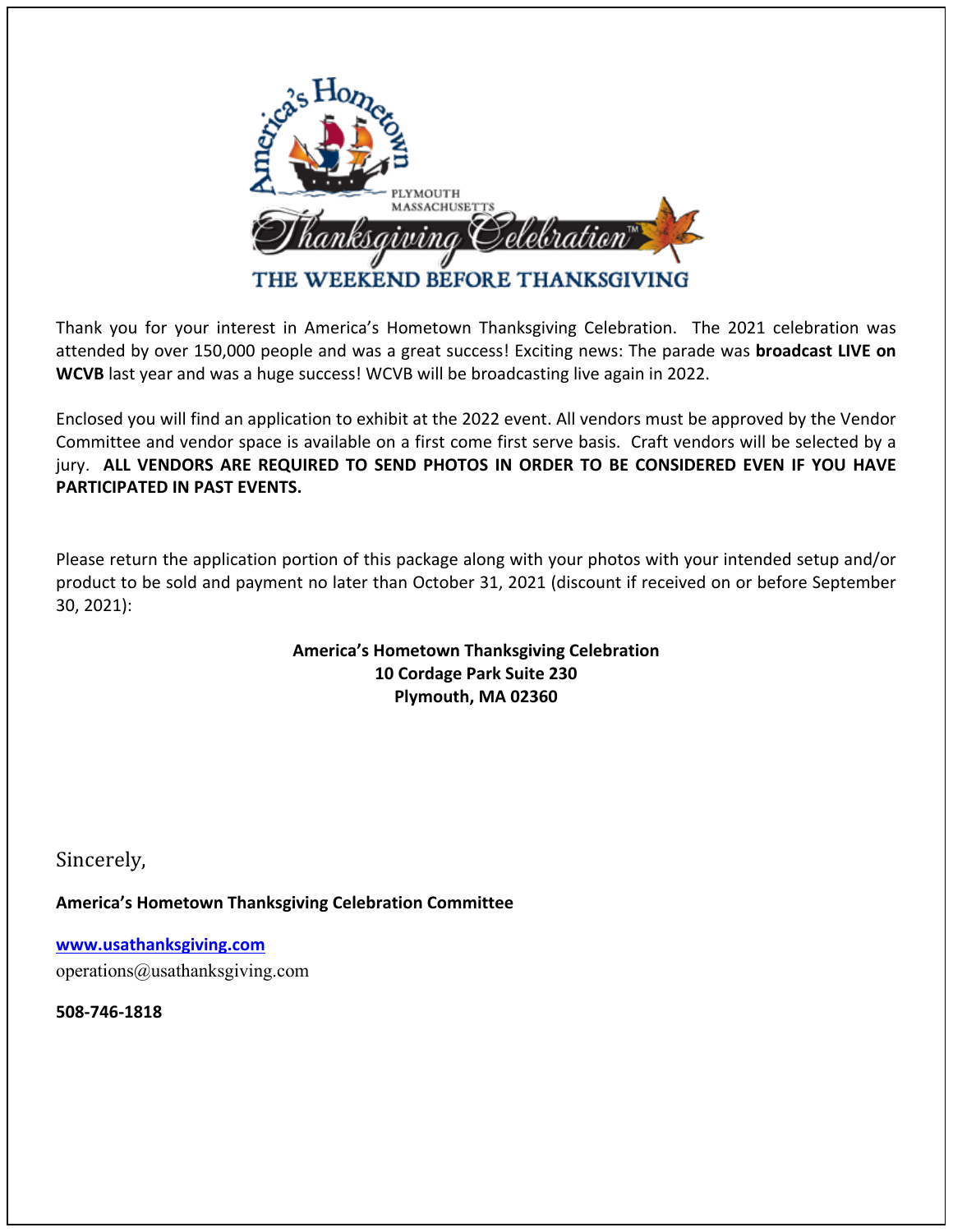

#### **HOURS OF OPERATION**:

The fee associated with your space is for all the hours that the Celebration is open or any part thereof. Vendors agree to operate during all the hours indicated in this contract. No refunds or reductions will be given if the hours of the Celebration are shortened by any circumstances beyond the Celebration's control.

#### **Waterfront set up:**

| Friday   | 11/18/2022 | 10am-2pm                     |
|----------|------------|------------------------------|
| Saturday | 11/19/2022 | 6am-7am (Roads close at 7am) |

## **Waterfront Hours**

Saturday 11/19/2022 10am-4pm Please Note: Vendors are welcome to be at their booths prior to 10am. There are crowds that gather to claim their spot before the parade starts.

#### **Parade set up:**

Saturday 11/19/2022 6am-8am (Roads close at 7pm)

#### **Parade Route Hours**

Saturday 11/19/2022 8am-1:30pm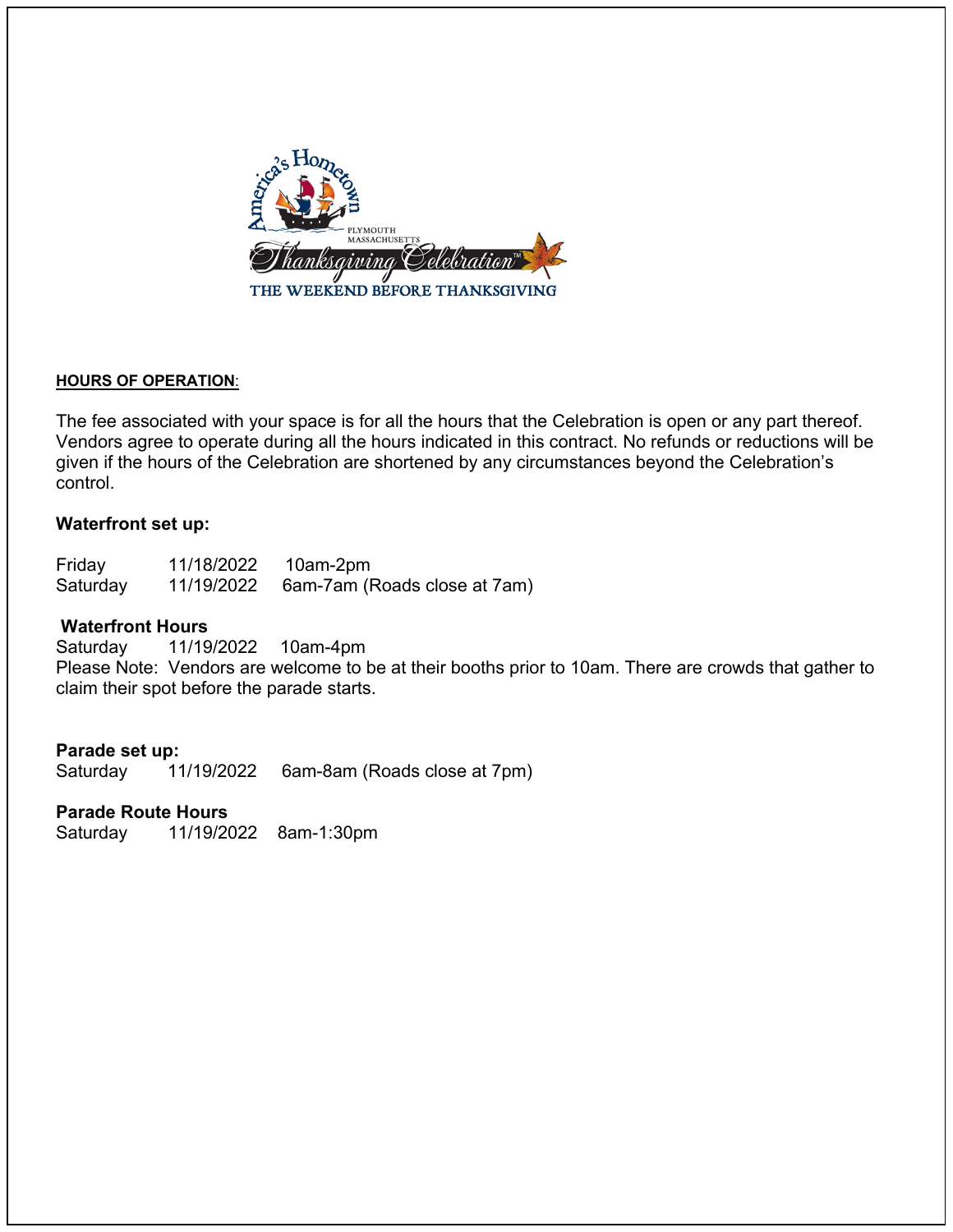#### **ELECTRICITY**:

Electrical is limited at the Waterfront. Vendors requiring electricity need to contact their vendor coordinator to check availability.

### **WATER HOOK-UPS**:

There is water available at the Waterfront. Please bring all containers needed to transport water from the water spigot to your booth. Your vendor coordinator can direct you to the spigot on your day of set up.

#### **SAFETY - CLEANLINESS - WASTE**:

All vendors are responsible for maintaining their space in a manner that is both safe and pleasing to their workers and customers. All trash must be boxed or bagged and placed in the containers provided. NO liquid waste can be discharged on the grounds, nor can anything be thrown in the ocean. Vendors are responsible for removing their own property and cleaning their own space at the close of the Festival. The rented space and its surroundings must be clean of all belongings and debris. A surcharge of \$150.00 will be assessed for cleanup, at the discretion of the Executive Director.

#### **SECURITY**:

The Celebration will have overnight security on Friday evening. The Celebration does not assume any responsibility or liability for loss or damage to vendor's property. Your signature on the contract signifies your understanding of this.

#### **ITEMS FOR SALE**:

No items bearing the words "America's Hometown Thanksgiving Celebration" may be sold on the grounds without prior permission of the Executive Director. The Executive Director and/or his/her designee retain the right to order the immediate removal of any item or items they deem unsuitable. Food and merchandise vendors are limited to selling only those items they have listed on the contract and the Celebration retains the right to reject or limit those items or the number of vendors selling any given item. Not removing items from sale that the Celebration deems unsuitable, will lead to removal of your entire booth and no refund.

#### **SIGNS, ATTIRE, PROMOTIONS**:

Booths may only display signs with the name of the organization renting said booth and a list of items sold with their prices. At no time will attire, buttons, badges or literature be worn, displayed, sold or given away, that promotes the doctrine, belief, or dogma of that vendor or any other person or organization.

#### **DEADLINES:**

All vendors must be approved by the Vendor Committee and vendor space is available on a first come first serve basis.

#### **JURIED PROCESS:**

All Vendors must include photos of their intended setup. Crafters must also include photos of their products to be sold with this contract in order to be accepted into the juried process.

# **CONTACT INFORMATION**

*operations@usathanksgiving.com 508-746-1818*